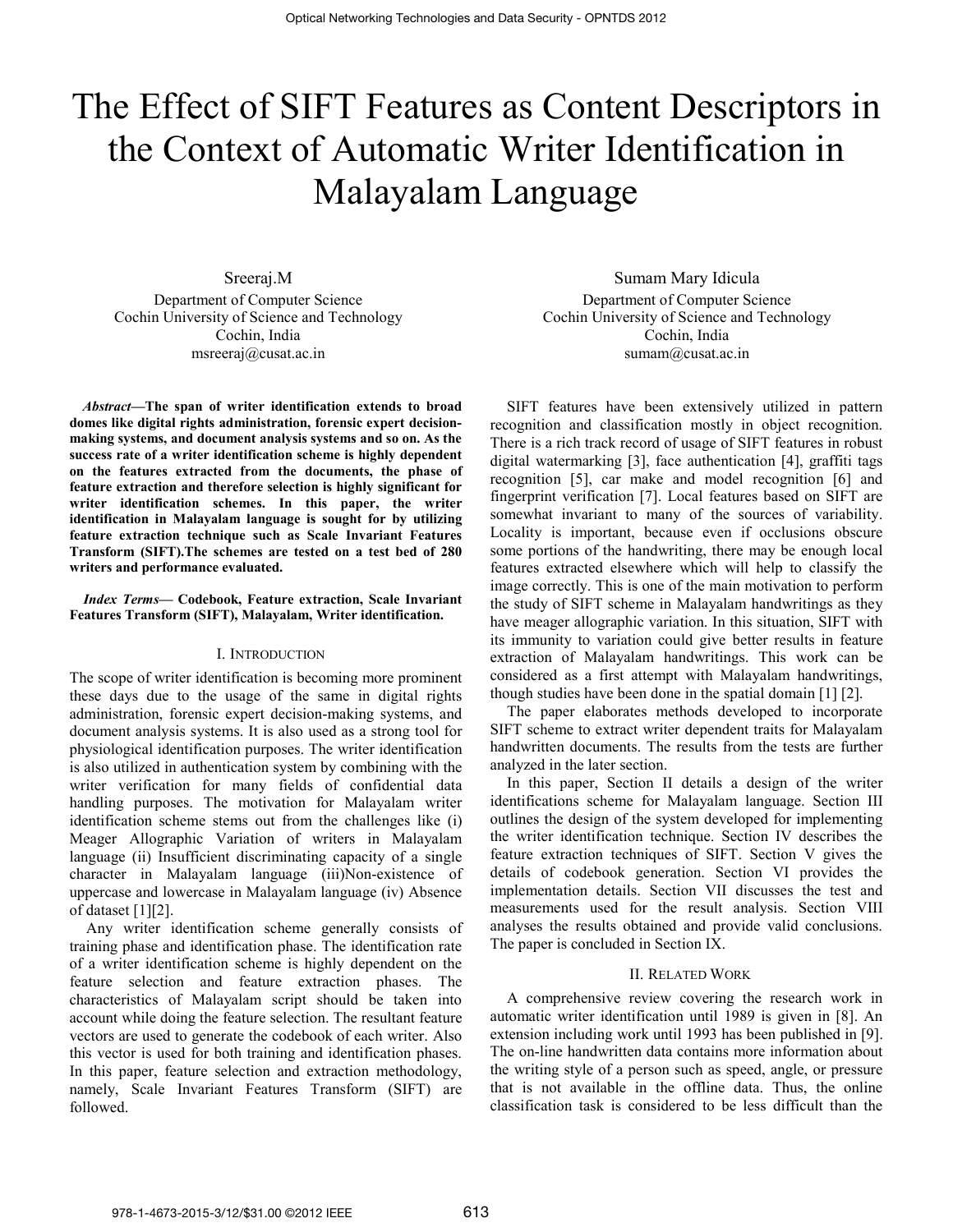offline ones [10] [11]. Further, writer identification can also be divided into two parts: text-dependent and text-independent writer identification. This classification is mainly on the different feature level such as character, word, line, paragraph and the document level. Srihari et al. [12] [13] [14] propose a large number of features based on two categories such as Macro level and micro level operate at document/paragraph/word level of CEDAR database using multi-layer perceptron and achieved 98% accuracy. Bensefia et al. [15] [16] [17] [18] used graphemes generated by a handwriting segmentation method to encode the individual characteristics of handwriting independent of the text content. Also Bulacu et al. presented text-independent Arabic writer identification by combining some textural and allographic features [19] [20].

## III. SYSTEM ARCHITECTURE

In the system architecture (Fig.1), preprocessing, feature extraction and codebook generation are the phases used for training and identification of the writer identification scheme.

# *A. Preprocessing*

The main purpose of this is to remove unwanted areas and noise of the raw input image as it will affect the processing in subsequent phases. The naive image of documents should be pre-processed at first hand through the following steps.

1. Calculate the threshold value by selecting the image mean and the standard deviation and normalize.

2. Convert the documents to grey-scale image using the above threshold.

3. Image de-noising is practiced to attain the perfect binary image of the documents [21].

# *B. Segmentation*

In this module the whole document of writer is divided into different zones to capture their individuality and total no. of zones can be varied from 4 to 6 depending on the aspect ratio of the document.

## IV. FEATURE EXTRACTION

This phase is the essence of the system. Here we incorporate technique and scheme to extract the individuality features attributed to a writer.

## *A. Scale Invariant Features Transform (SIFT)*

SIFT is used to extract distinctive invariant local features from images [22]. Local features are extracted from the preprocessed documents. The local features will include scale, location and orientation of the document image. These features are then utilized to detect keypoints of all sizes. The scale and location feature of a document is defined as the function  $L(x,y,\alpha)$ , which is convolution of a variable scale

Gaussian  $G(x,y,\alpha)$  with an input document image  $I(x,y)$  as follows [9]:

$$
L(x, y, \alpha) = G(x, y, \alpha) * I(x, y)
$$
\n<sup>(1)</sup>

where  $*$  is the convolution in the x and y directions

$$
G(x, y, \alpha) = \frac{1}{\left(2\pi\alpha^2\right)^{\frac{1}{2}}} \exp\left(-\frac{x^2 + y^2}{2\alpha^2}\right)
$$
\n<sup>(2)</sup>

The difference between two nearby scales is given by Difference of Gaussian function, where certain locations are discarded from the candidate keypoints, when compared with nearby data. It is also to be noted that a location possess more than one orientation. To determine the dominant direction, a gradient histogram is computed with respect to the neighbourhood. Peaks at the histogram are correspondent with dominant orientation. The dominant orientation of each keypoint is obtained by computing the gradient magnitude  $M(x,y)$  and orientation  $\theta(x, y)$  of the scale space for the scale of that keypoint:

$$
M(x, y) = \sqrt{(K(x + 1, y) - K(x - 1, y))^{2} - (K(x, y + 1) - K(x, y - 1))^{2}}
$$
  
\n
$$
\theta(x, y) = \arctan \frac{K(x, y + 1) - K(x, y - 1)}{K(x + 1, y) - K(x - 1, y)}
$$
\n(4)

Local image gradients are measured at the selected scale in the region around each key point and transformed into a representation that allows local shape distortion and change in illumination. An array of 4\*4 smoothed histograms in neighbourhood pixels of the keypoint selected is quantized to 8 orientation bins, to represent important aspects of the region. Thus it gives  $16*8 = 128$ -dimension SIFT vector which has then to be normalized.

#### V. CODE BOOK GENERATION

This phase is the essence of the system. Here we incorporate technique and scheme to extract the individuality features attributed to a writer.

The codebook- redundant writing patterns- could generally be writer specific, where the frequent writing forms are extracted separately for each writer. While generating a codebook of the characteristic writings, we group them into classes which are represented by a set of features. Methods like k-means, fuzzy c-means, learning vector quantization and the closely related self organizing maps have been successfully applied to similar problems of clustering allograph or graphemes [23] [24].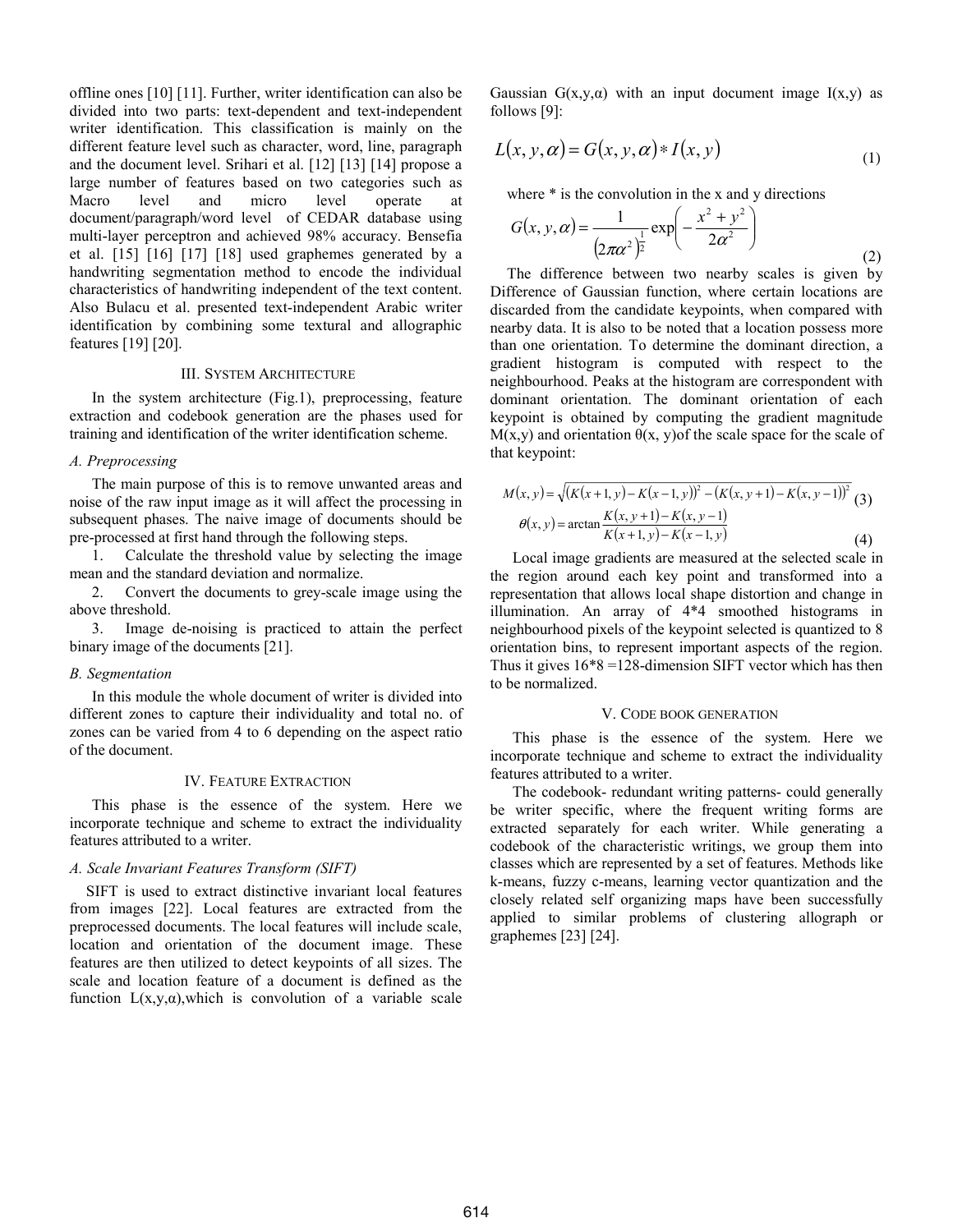

## (**Generating the writer specific code book**):

1. Split each document into equal sized zones. Total no. of zones is set to be 6 for SIFT feature.

2. Extract key point descriptors from each zone.

3. Calculate the probability density function (pdf) of each descriptor over the zones to obtain a fused feature vector, which is a representative of a zone.

4. Cluster the input documents based on the above fused feature vector using Kohonen self organization map (SOM 2D).

5. Obtain the writer specific feature vector by averaging the representative feature vector of all the zones and store it as a writer specific codebook entry.

#### VI. IMPLEMENTATION

The handwriting samples of 280 different users of similar as well as variable content of Malayalam text were collected. The images have been scanned at 400 dpi, 8 bits/pixels, gray-scale. A total of 280 writers contributed to the data set with 50 writers having only one page, 215 writers with at least 2 and 15 writers with at least 4 pages. Each page consists of 21 lines of words with a minimum 30 characters in each line. We kept only the first two images for the writers having more than two pages and divided the image into two parts for writers who contributed a single page thus ensuring two images per writer, one used in training while the other in testing.

 All these images were preprocessed as mentioned in Section 2 before doing the feature extraction. The feature extraction is done by using SIFT. The feature vector is then used for training as well as in identification phase. In the identification phase, steps adopted as follows.

1. Perform the nearest-neighbour classification in a "leave-one-out" strategy between the writer descriptor of test document (query descriptor) and writer specific codebook of trained documents and assign a label c of writer to the query descriptor using  $c = \arg\min_{i} \left( \chi^2 \left( C^i, Q \right) \right) , i \in \{1, 2, \dots, N\}$  (5)

Both *χ* square distance and Euclidean distances are experimented to measure the variability between them. The image distance between document **A** and document **B** is given by Euclidean distance from the  $i<sup>th</sup>$  keypoint in document **A** to all the keypoints of document **B**.

*i*

$$
D(A, B) = \frac{1}{K_a} \sum_{i=1}^{K_a} D(A_i, B)
$$
\n(6)

where *K*a is the number of keypoints in document A.

2. Prepare a sorted hit list with increasing distance value between the query descriptor and writer specific codebook. 3. Select the first ranked sample which will ideally identify the writer

#### VII. TESTS AND MEASUREMENTS

The results of the implementation are measured on the basis of efficiency of features and classifiers, stability test on features and classifiers and overall performance.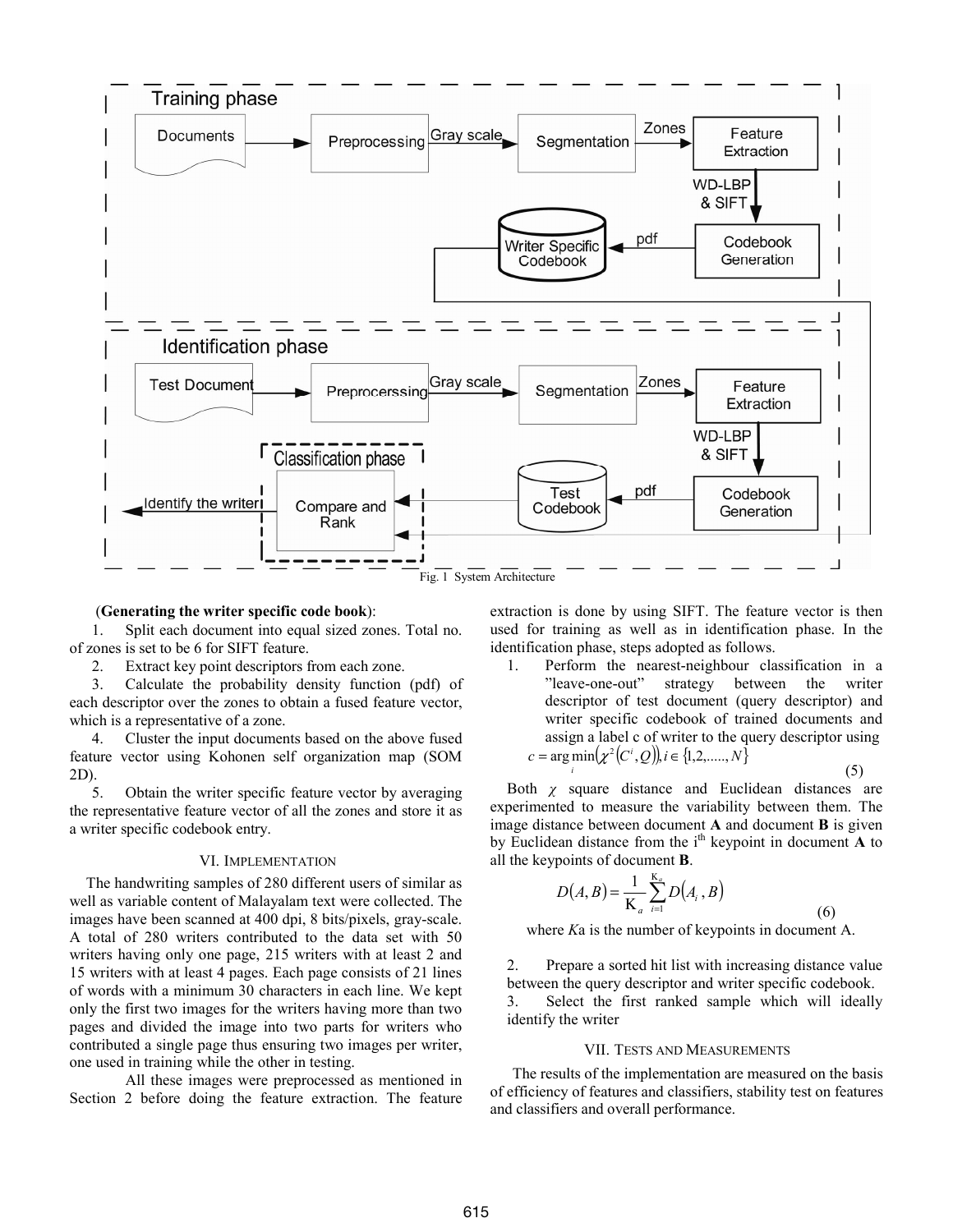# *A. Efficiency*

Efficiency is measured using identification rate where, identification rate of this system is calculated by choosing the successfully identified writers without any false positive.

## *B. Stability test*

This test is conducted to check the stability of the features and classifiers in writer identification. This is done by analysing the performance of features at different reference points /zones (one word – two words; one line - two lines – three lines – four lines; one paragraph; full page.) on the documents of the total 280 writers.

## *C. Overall performance*

When the writer identification is considered as a system, the commonly used classification functions in data mining are sensitivity, specificity, precision and F-measure.

## VIII. RESULT ANALYSIS

The aim of the system is to identify a decisive feature for writer identification for Malayalam documents. SIFT features based on efficiency, stability and consistency were measured and these are compared to achieve the aim. The comparison further extended to classifiers, Naïve-Bayes, k-NN, SVM and Adaboost M2 to identify the most ideal classifier for Malayalam characters.

## *A. Efficiency*

The feature extraction is done using the SIFT, and its efficiency in identifying writers is measured with respect to the classifiers, Naïve-Bayes, k-NN, SVM and Adaboost M2 and the observations are given in Table I.

As shown in the Table I, as the number of writers increases, the performance of Naive-Bayes is deteriorating faster than the other classifiers.

In computing SIFT features, the variability between sample and codebook distributions is computed in terms of chi-square distance and Euclidean distance. It is obvious from the Fig. 2 that both of them perform same for less number of writers. But as the number of writers' increases, better results are obtained when we depend on chi-square distance.



Fig. 2 Comparative results of different distances used for SIFT features

| <b>Number of writers</b> | <b>Naïve Bayes</b> | $k-NN$ | <b>SVM</b> | <b>Adaboost M2</b> |
|--------------------------|--------------------|--------|------------|--------------------|
| 10                       | 100                | 100    | 100        | 100                |
| 25                       | 96                 | 96     | 96         | 100                |
| 50                       | 92                 | 94     | 94         | 96                 |
| 75                       | 90.67              | 92     | 93.33      | 94.67              |
| 100                      | 88                 | 90     | 92         | 93                 |
| 150                      | 84.67              | 89.33  | 90         | 90.67              |
| 200                      | 82                 | 86.5   | 87         | 88                 |
| 250                      | 79.6               | 84.8   | 85.2       | 86.8               |
| 280                      | 78.21              | 83.57  | 84.29      | 85.714             |

TABLE I PERFORMANCE OF SIFT FEATURES WITH DIFFERENT CLASSIFIERS

## *B. Stability test*

Fig.3 depicts the stability of SIFT feature in each classifiers namely Naïve bayes, k-NN, SVM and Adaboost M2. It is seen that the zone with maximum amount of text as one complete page yielded greater identification rates as compared with zones having less text in the different classifiers. Also all classifiers except Naïve bayes produced nearly similar results.